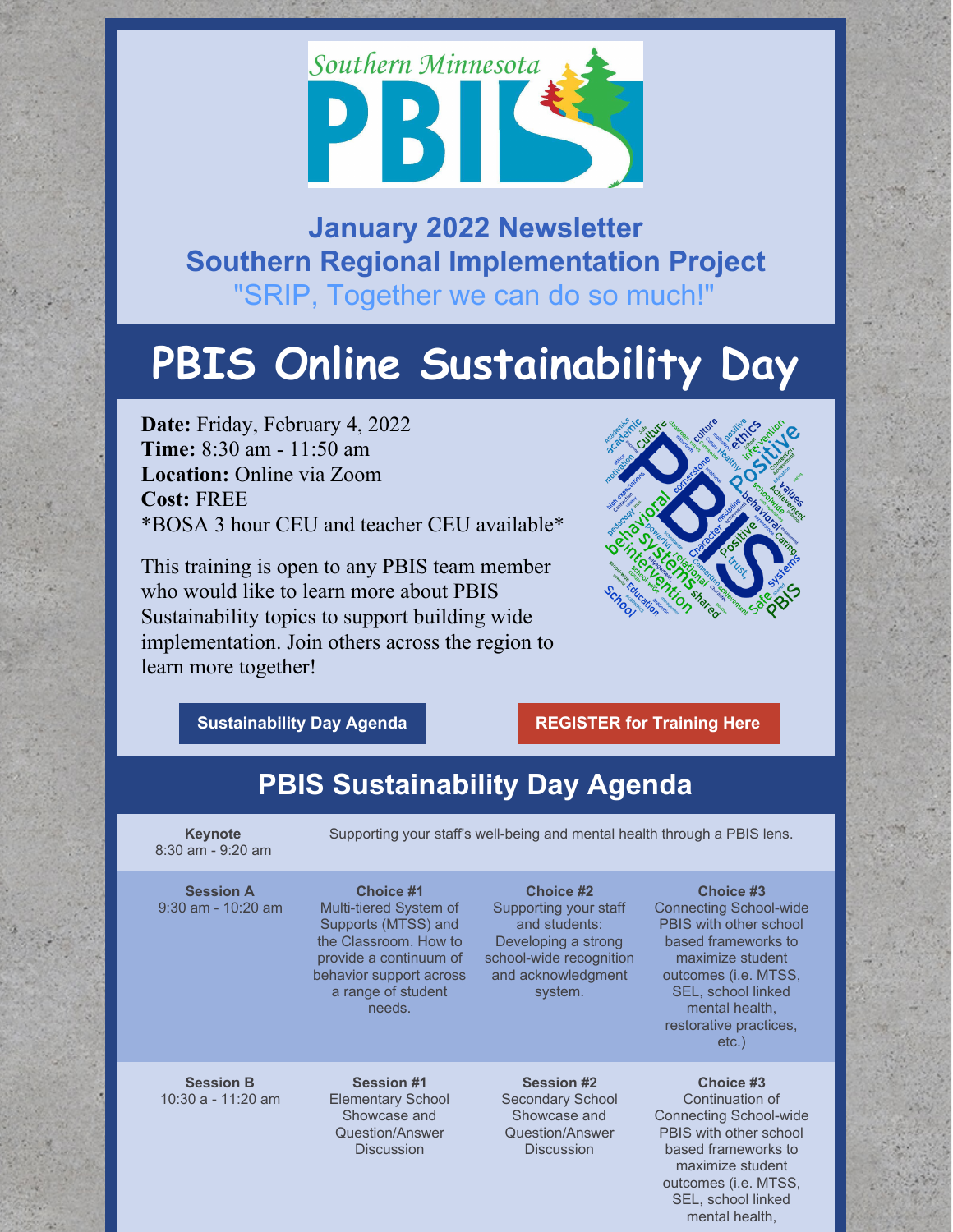**Closure Session** 11:20 am - 11:50 am Maintaining staff buy-in and commitment to PBIS work and how to become a Sustaining Exemplar School in Minnesota

**REGISTER for the FREE [Conference](https://socrates.zoom.us/meeting/register/tJUpd-mprjIoHN1L6cefJSryZJInzvu890dg) HERE**

# **Upcoming SRIP Events and Training**

\*All Training is FREE - Click Link below to Register\*

January 24: PBIS Connect 3:15 - 3:45 pm - PBIS & Restorative Questions [-REGISTER](https://socrates.zoom.us/meeting/register/tJYtf-iqqjgtGt1gfme1JlgPf44VYlPZl8q2) HERE February 4: PBIS Online Sustainability Day 8:30 am - 11:50 am [-REGISTER](https://socrates.zoom.us/meeting/register/tJUpd-mprjIoHN1L6cefJSryZJInzvu890dg) HERE February 16: Coach Meeting 3:00 - 4:00 pm - Intervention Matching - [REGISTER](https://socrates.zoom.us/meeting/register/tJMqc-qqqjkvHdOiL2FgaJRJzeeJL2s5KjLq) HERE February 21: PBIS Connect 3:15 - 3:45 pm - PBIS & SEL [-REGISTER](https://socrates.zoom.us/meeting/register/tJUuc-6hrDIoE92Nlftb2OuJ9yWEUaPp6Hhj) HERE March 14: Coach Meeting 3:00 - 4:00 pm - Connect and Ask Questions [-REGISTER](https://socrates.zoom.us/meeting/register/tJYqduuorDstE9bHMG2KbBadK7oWThxOR9zL) HERE March 15: Webinar 3:00 - 4:00 pm - Tier II Intervention Social Skills [-REGISTER](https://socrates.zoom.us/meeting/register/tJEuf-6qqzMuGte_SXQD6Bq1QT7v8KuFciTs) HERE March 21: PBIS Connect 3:15 - 3:45 pm - Supporting Staff Mental Health [-REGISTER](https://socrates.zoom.us/meeting/register/tJcpcuyprjIqG9b26-KpkZqHhsOdA3kBA4xS) HERE

#### **View our 2021-2022 Professional [Development](https://drive.google.com/file/d/1wqxM0Sfi7me_KC8agcFvTbBoq1ivgtyd/view?usp=sharing) Catalog**

## **Data Reminders**



### **Want Assistance?**

Do you want help with answering these questions?

Do you want SRIP to facilitate your TFI?

Do you want help with organizing your teams data calendar?

We are here to help you on your time, and at no cost!

**Want Assistance? Please Contact: Liz Deen at 507-529-7531 or liz.deen@swwc.org**

### **Data Analyst - January To Do List:**

- **Take the Tiered Fidelity Inventory (TFI)** with your PBIS team for tier 1. Does your team need help facilitating this? SRIP would be happy to support your team for free to facilitate and action plan on next steps to support implementation. Do you need help to log on to [www.pbisapps.org](http://www.pbisapps.org) to take this assessment? Watch this video on how to log on: <https://youtu.be/vrWAU7y0xWE> or email [liz.deen@swwc.org](mailto:liz.deen@swwc.org) if you need log in credentials.
- **Review your office discipline referral (ODR) data.** How does 2021 compare to 2020 and before? Are there some areas your team can problem solve specific interventions to support students? Do you want or need support facilitating this data decision making process? SRIP external coaches are free and can come to your team to lead this discussion.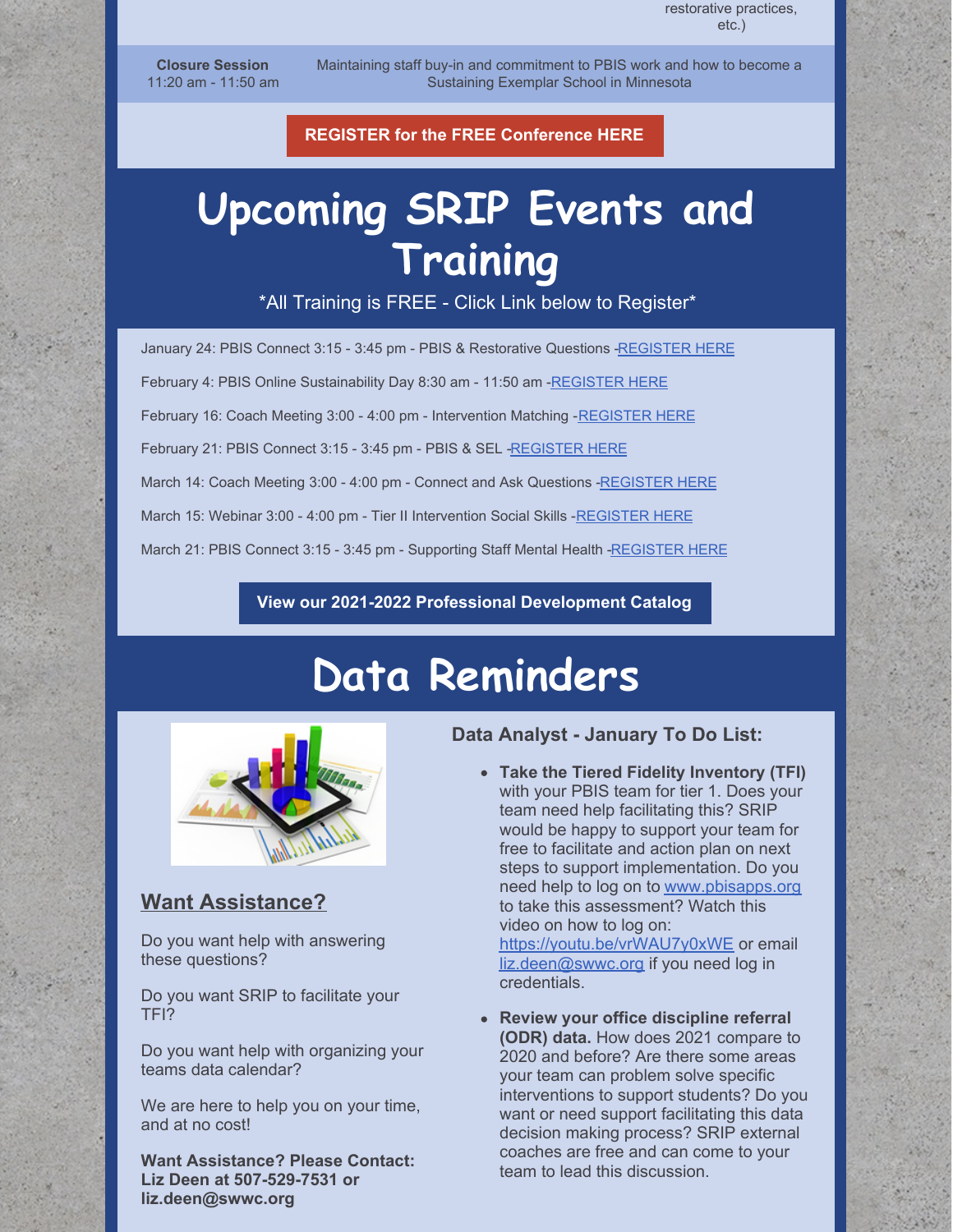## **Coaches Checklist**

### **Coach January To Do List:**

- **Plan to re-engage with students about building wide expectations** - what are they? Are they posted? Are staff referring to them often? Does your school have an assembly coming up to discuss school-wide expectation in all locations? Would it be helpful to walk around to each location and discuss expectations and how well students are doing with each?
- **Review your acknowledgement system** is it working? Are staff noticing students following building-wide expectations? Are students receiving behavior specific feedback? Think about how your school can really focus in on specific areas to discuss and notice students demonstrating the expectations. Could your team put together a weekly focus or target for the next two months?
- **Consider joining other coaches and team members at PBIS Sustainability Day** conference to learn and share together! Conference is online this year on February 4 from 8:30 am - 11:50 am. There will be breakout sessions to dig deeper into PBIS. Click [HERE](https://socrates.zoom.us/meeting/register/tJUpd-mprjIoHN1L6cefJSryZJInzvu890dg) to register for the free conference.



**February Coach Meeting** Date: February 16, 2022 Time: 3:00 - 4:00 pm Location: Online

This meeting will explore function based interventions and intervention matching. It will briefly explore classroom interventions and interventions appropriate at advanced tiers.

> **Click Here to [REGISTER](https://socrates.zoom.us/meeting/register/tJMqc-qqqjkvHdOiL2FgaJRJzeeJL2s5KjLq)**

# **PBIS Connect - Interconnected Systems**

**from Rachel Cox Raverty, MSW, BSSW, LGSW**

### **PBIS Connect: Interconnected Systems**

Have you tried these strategies to build positive relationships with parents and caretakers?

- 1. Smile When You See Parents!
- 2. Learn Their Names.
- 3. Declare Your Intention.
- 4. Communicate Often and in Various Forms.
- 5. Make a Positive Phone Call Home.
- 6. Lead with the Good News.
- 7. Find a Translator if you do not speak their language.
- 8. Your Language is Powerful—Avoid Assumptions.

#### **PBIS Connect - Integrated Systems PBIS & Restorative Practices**

This meeting will explore PBIS and restorative questions to reframe your discussion after a behavior infraction. How can PBIS and restorative chats work together to support students in times of crisis?

**Target Audience:** Any PBIS team member interested in learning simple ideas to support students.

**Date:** January 24, 2022

**Time:** 3:15 pm - 3:45 pm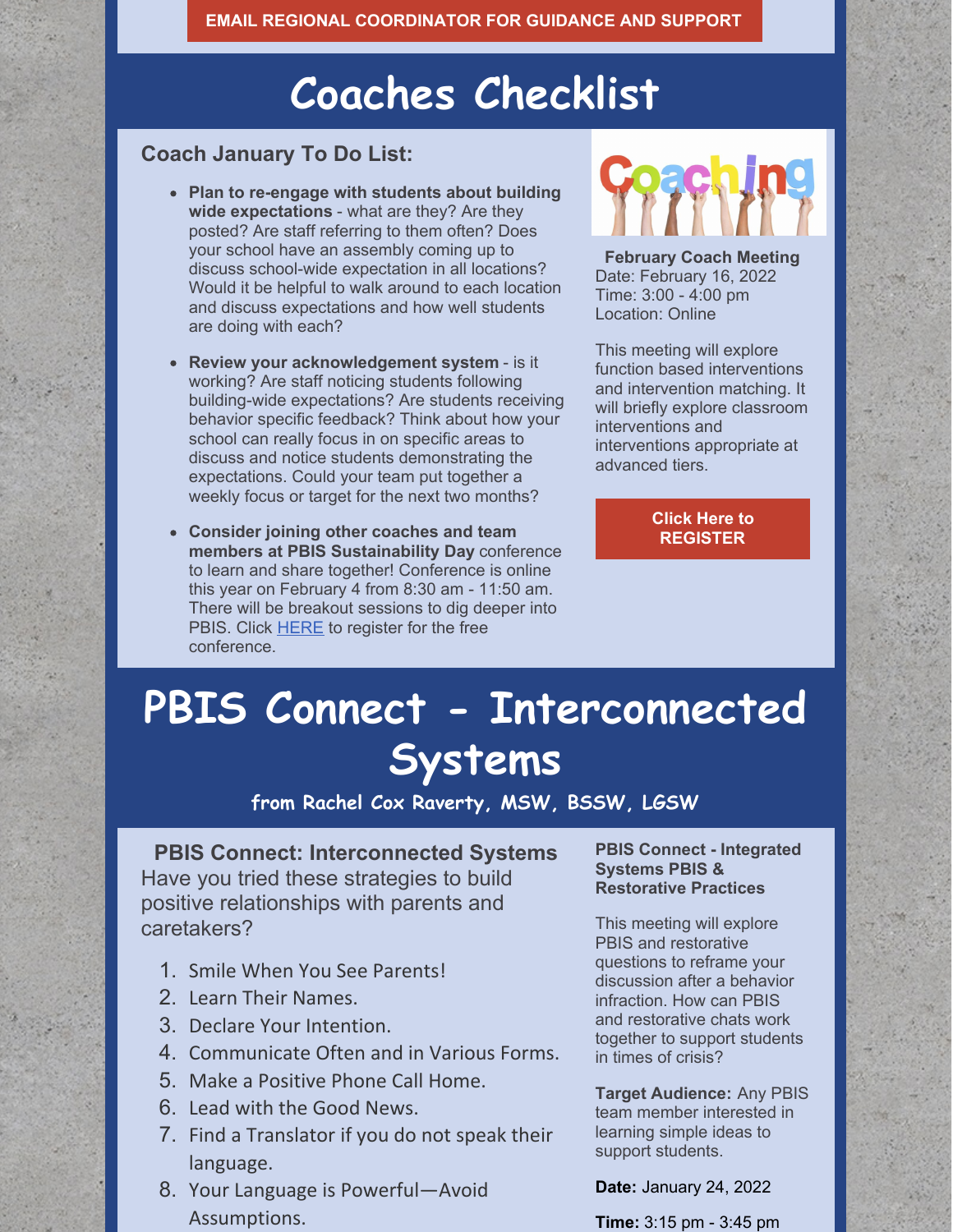- 9. Ask Questions about the Child.
- 10. Listen to Parents. Really listen. They know a whole lot about their Kids.
- 11. Be a Broker of Resources.
- 12. Explain Your Instructional Decisions.
- 13. Invite Parents to Participate in Making Some Decisions.
- 14. Thank Parents.

(https://www.edutopia.org/blog/20-tips[developing-positive-relationships-parents-elena](https://www.edutopia.org/blog/20-tips-developing-positive-relationships-parents-elena-aguilar)aguilar).

**Location:** Online

**COST:** FREE

**CEU's:** Teacher available

**[REGISTER](https://socrates.zoom.us/meeting/register/tJYtf-iqqjgtGt1gfme1JlgPf44VYlPZl8q2) HERE**

## **7 ways to partner with students and level up your implementation**

[www.pbisapps.org](http://www.pbisapps.org)



### **PBISApps | Teach By Design-7 Ways to Partner with...**

At the October PBIS Leadership Forum, presenters from across the country shared their experiences implementing evidence-based practices in their schools. During one session I attended, the presenter asked an ice-breaker question - just to get...

[Read](https://www.pbisapps.org/articles/7-ways-to-partner-with-students-and-level-up-your-implementation) more www.pbisapps.org

**Questions? Please reach out to your Regional Coordinator listed below.**

**Southern Regional Implementation Project Contacts**